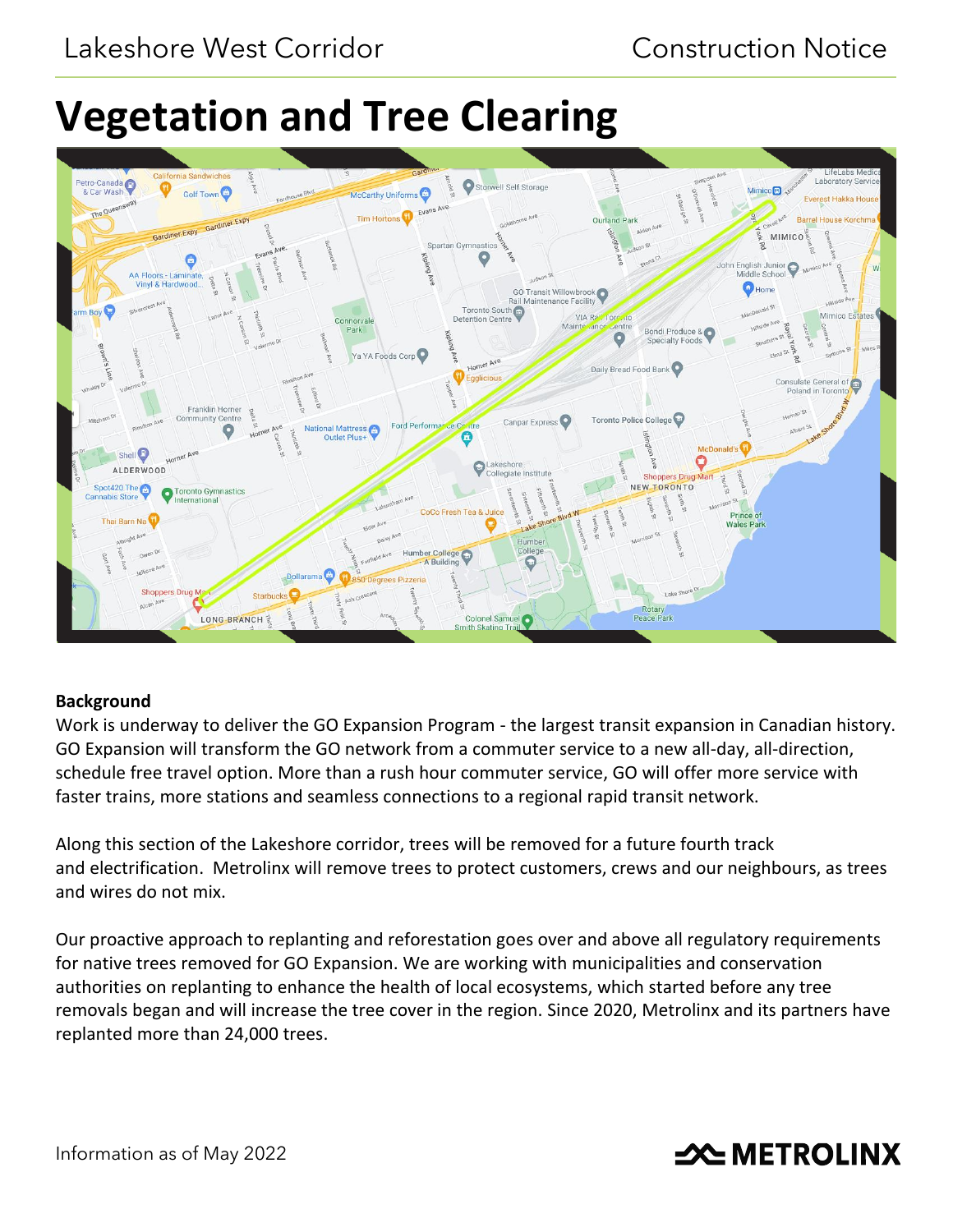#### **What work is taking place?**

Crews will clear/remove and prune designated trees and vegetation located in Metrolinx property along the Lakeshore West Corridor, between Kipling Avenue and Browns Line. Designated trees will also be removed in Laburnham Park. Understanding the importance of this green space, Metrolinx is working closely with the City of Toronto's Urban Forestry division, to limit impacts and plan for restoration. For any trees that are removed on municipally owned lands, the City will be responsible for replanting.

Metrolinx also works in partnership with the Toronto Regional Conservation Authority (TRCA) and follows a detailed, science-based plan for planting new trees and keeping the region green. Overall, our practice is to plant more trees than we remove as we build new transit.

For more information on the GO Expansion vegetation removal and compensation program, visit <http://www.metrolinx.com/en/greaterregion/projects/vegetation-management.aspx> or scan the QR code below:



#### **Timing and what to expect**

- This work will begin as early as May 26<sup>th</sup> 2022.
- Dates are tentative, and work may be rescheduled due to weather or unforeseen circumstances.
- Most work will take place between 7:00 a.m. and 7:00 p.m. on weekdays, and on weekends as required.

• Residents and businesses near the corridor can expect to hear noise caused by trucks, chainsaws, woodchippers and other construction equipment related to this work.

- Residents may see crews in and around the corridor pruning and inspecting vegetation.
- Invasive tree species will be chipped on site, while wood from native trees may be repurposed..

# **Long-term local benefits to the community**

Limit the frequency of future vegetation maintenance, by doing this work now. Future electrification of GO service – faster, more frequent service, quieter trains and better air quality.

# **Questions**

If you have any questions about this work or would like to be included on future email communications from us, please call us at 416-202-6911 or email us at [TorontoWest@metrolinx.com](mailto:TorontoEast@metrolinx.com)

# **When near construction areas, please be safe and respect all safety measures in place. Thank you for your patience as we work to transform the rail corridor in your area.**

Disponible en Français